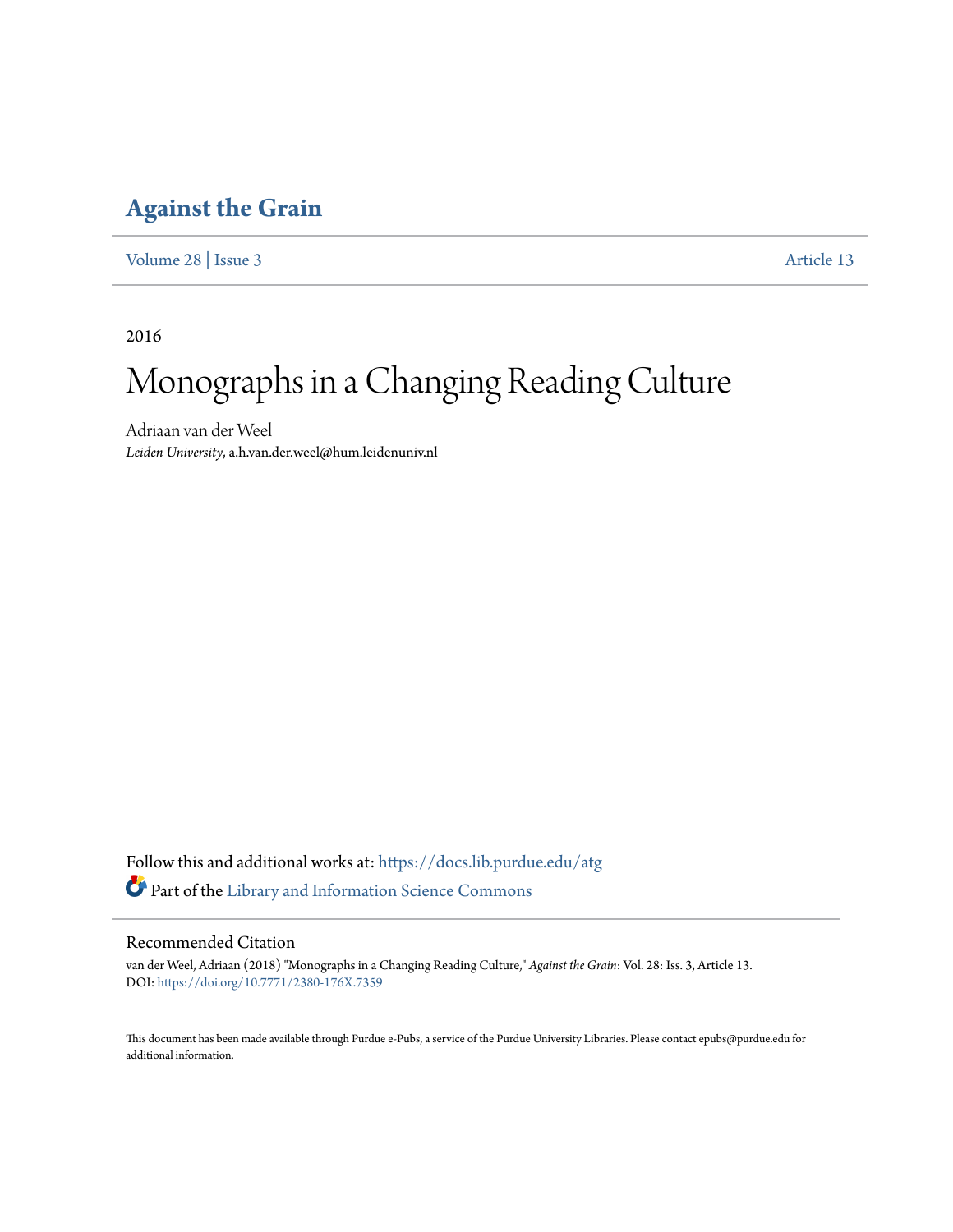# **Why Monographs Matter**

surely grow where that is possible and with it we shall see the decline of the monograph as it has been presented here. The case for open access seems to me a strong one, though the practical difficulties of achieving it without damaging the monograph as it is valued today are significant and are explored at length in the report, as are the challenges involved in ensuring that academics have confidence in the way open access is introduced. Nonetheless, the looming crisis of the monograph when everyone can purchase individual chapters, a crisis of fragmentation which could destroy what the monograph is and what it means, might only be avoided by having the full book freely accessible online.

#### **Endnotes**

1. **Geoffrey Crossick**, *Monographs and Open Access* (Bristol: HEFCE, 2015) *http:// www.hefce.ac.uk/pubs/rereports/year/2015/ monographs/*

2. *The Metric Tide: Report of the Independent Review of the Role of Metrics in Research Assessment and Management* **(**Bristol**:** HEFCE, 2015), Supplementary Report II, pp. 4-5. *http://www.hefce.ac.uk/ pubs/rereports/Year/2015/metrictide/Title,104463,en.html*. Only computer science was an outlier with 72 percent of submissions journal articles.

3. OAPEN-UK, *Researchers Survey 2014*. *http://oapen-uk.jiscebooks.org/ files/2012/02/OAPEN-UK-researcher-survey-final.pdf*

4. **Crossick**, p. 14.

5. **C.J. King**, **D. Harley**, **S. Earl-Novell**, **J. Arter**, **S. Lawrence** and **I. Perciali**,, *Scholarly Communication: Academic Values and Sustainable* Models (Berkeley: Centre for Studies in Higher Education, UC Berkeley, 2006), p. 21. *http://www.cshe.berkeley.edu/ publications/scholarly-communication-academic-values-andsustainable-models*

6. **Mu-hsuan Huang** and **Yu-wei Chang**, "Characteristics of Research Output in Social Sciences and Humanities: From a Research Evaluation Perspective," *Journal of the American Society for Information Science and Technology* 59(11) p. 1824.

7. **Crossick**, pp. 21-26.

# *from page 25* Monographs in a Changing Reading Culture

by **Adriaan van der Weel** (Book and Digital Media Studies, Leiden University) <a.h.van.der.weel@hum.leidenuniv.nl>

There is a need universally acknowledged for the SSH monograph to migrate to the digital realm where we all now reside so much of the time. The monograph continues strongly as academic currency, both economically — to buy prestige and a career — and intellectually. No one doubts the importance of the monograph, and neither do I. Nor do I doubt the need to adapt it to the research practices of modern scholarship, which are indeed increasingly digital. So clearly for the sake of digital discoverability — to remain visible and for convenience of access the monograph should digitize.

Yet taking a longer view, both as a book historian and as a reading researcher, I have some niggling doubts whether giving it a digital guise will be enough to secure the monograph's intellectual future. It may make excellent technological and economic sense, and it may answer better to readers' information hunting strategies than paper does, but is this enough? Couldn't the monograph as an intellectual genre be just as historically contingent as are text technologies and reading cultures? What if the monograph were the product of a particular reading culture that, however dominant it may have been, is now rapidly being overtaken by a radically different one? Worse, what if moving it to the digital realm actually hampered rather than aided the monograph's chances to make a successful contribution to scholarly communication?

As we all know, to do justice to the longform argument *as the author intended it*, the monograph ought ideally to be read from cover to cover. And as we also know, this is best done on paper. No screen is a match for paper when it comes to concentration on the text. According to **Naomi Barron** (author of *Words Onscreen,* a monograph entirely devoted to the issue of how technology is affecting reading habits), 92 per cent of 400 young adults [!] in the U.S., Japan, Germany, Slovakia, and India said they could concentrate better on paper than on any screens (*http://blog.oup.com, 24 Febru-* *ary 2016*). This matches the fact that despite a large and growing number of readers who have invested in e-reading devices, long-form texts are still preponderantly read in paper forms. In the U.S. eBooks represent about 25-30 per cent of trade book sales, but in Europe no more than about 5 per cent on average, with the UK hovering somewhere in between.

Some years ago the problem with screens was thought to be mainly a matter of quality, with flicker and low resolution being the two chief hindrances. Improvements of screen technology (e-ink, flicker-free CRT and high-definition LED screens) have largely removed this factor, so the tenacity of our paper-based reading habits must have a different cause. As it turns out, today's multidisciplinary reading research is actually able to suggest some good explanations, especially when it comes to more demanding reading such as monographs. First of all there are some basic *ergonomic* differences. Unlike the utter predictability of the printed book as a reading machine, screen technology is always subject to change. Even the presence of such essential ingredients for the successful use of the monograph as an intellectual tool as bookmarking, underlining and annotation cannot be taken for granted in digital reading software. It is up to the reader to become familiar with the functionality of each particular combination of reading software and screen hardware encountered.

More particularly relevant for long-form texts like monographs, in an *attentional–perceptual* sense paper is more conducive to concentration than screens with their inbuilt distraction. Rather than deliver ourselves into the hands of the author in the classic "one author, one text, one book" paradigm, as digital readers we are faced with an infinite "docuverse" of linked texts. Helpful as links may be for some purposes, such as discovery, they are also invitations to go in search of greener reading pastures, necessitating constant decisions to constitute the reading text. The reading

*continued on page 28*

### **Rumors** *from page 20*

Speaking of this issue, don't miss the **Special Report on Consolidation in the Industry**. This was conceived over dinner by **David Parker** who is the driving force behind this initiative. There are statements from ten luminaries so far. And we hope to get more. Are you interested in adding your perspective? If so, please write **David** <dparker@ astreetpress.com>, or **Tom Gilson** <GilsonT@

cofc.edu>, or me <kstrauch@comcast.net>! Looking forward!

See **Erin Gallagher's Hot Topics** this week. **Erin** was in Orlando this past Sunday where at least 50 people were killed and many wounded. She facebooked that she was safe. Thank goodness. We love you, **Erin**. Stay safe!

#### *www.against-the-grain.com/*

Just heard a minute ago that **Microsoft Corp** (MSFT.O) will buy **LinkedIn Corp** (LNKD.N) for \$26.2 billion in its biggest-ever

deal, marking CEO **Satya Nadella's** first big effort to breathe new life into the software giant's business-productivity tools. I don't do much with social media but I find that **LinkedIn** is a great resource.

*http://www.reuters.com/article/us-linkedin-ma-microsoft-idUSKCN0YZ1FP*

*continued on page 38* I was excited to learn that the **ACI Scholarly Blog Index** has won the **SIIA Business Technology 2016 CODiE Award for Best Scholarly Research Information Solution**.